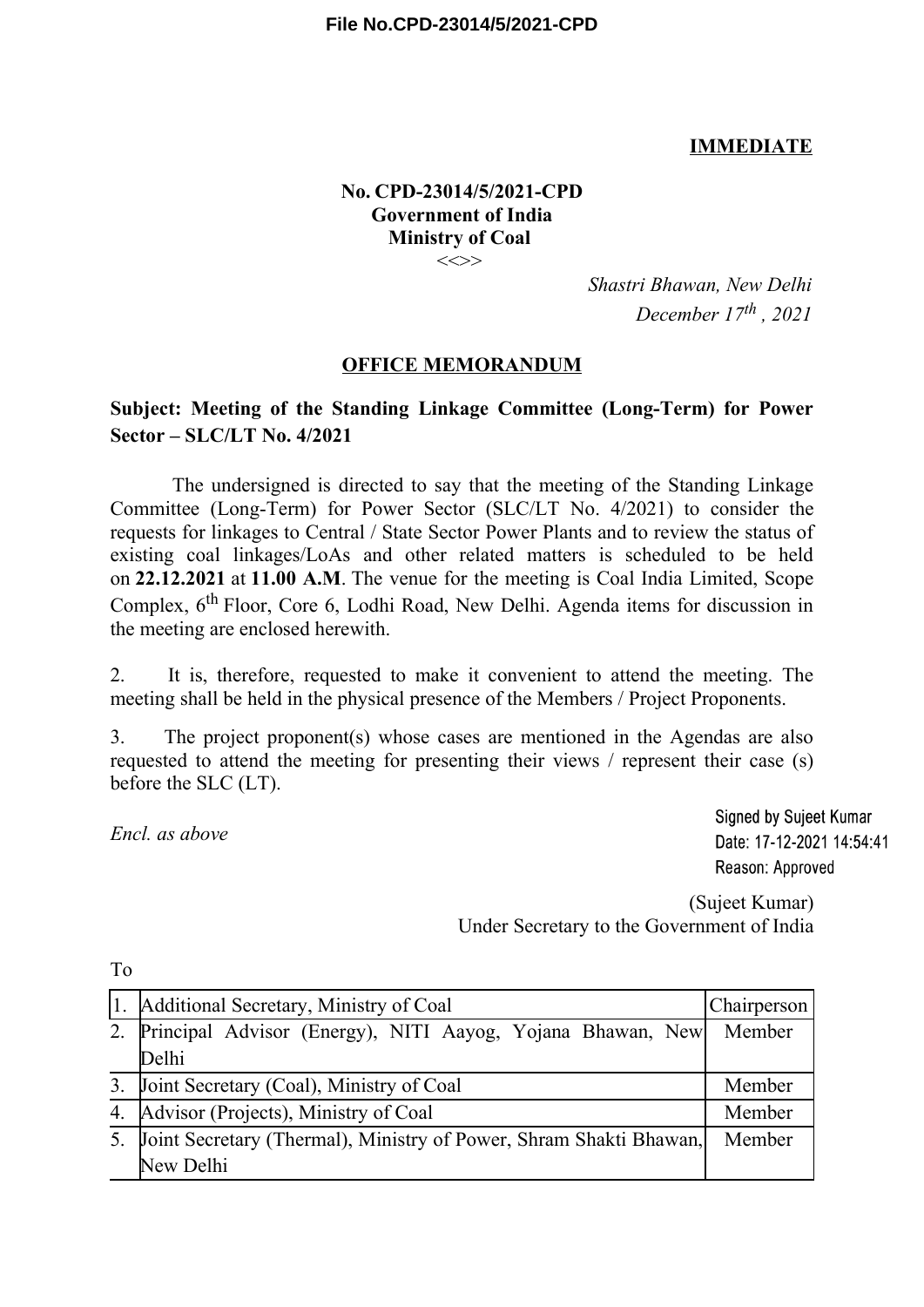## **File No.CPD-23014/5/2021-CPD**

| 6. | Joint Secretary (Ports), Ministry of Shipping, Transport Bhawan,                                                         | Member         |
|----|--------------------------------------------------------------------------------------------------------------------------|----------------|
|    | New Delhi                                                                                                                |                |
| 7. | Joint Secretary, Ministry of Steel, Udyog Bhawan, New Delhi                                                              | Member         |
| 8. | Joint Secretary, Department of Industrial Policy & Promotion, Udyog<br>Bhawan, New Delhi                                 | Member         |
| 9. | Executive Director, Coal, Railway Board, Rail Bhawan, New Delhi                                                          | Member         |
|    | 10. Director (Marketing), Coal India Limited                                                                             | Member         |
|    | 11. CMD's SCCL, BCCL, CCL, ECL, MCL, NCL, SECL & WCL                                                                     | <b>Members</b> |
|    | 12. Chairman-cum-Managing Director, Central Mine Planning & Design<br>Institute Ltd., Gondwana Place, Kanke Road, Ranchi | Member         |
|    | 13. Chairman, Central Electricity Authority, Sewa Bhawan, RK Puram,                                                      | Member         |
|    | New Delhi                                                                                                                |                |
|    | 14. Chairman, NTPC, Scope Complex, Lodhi Road, New Delhi-110003                                                          | Member         |

## **Copy to (with the request to attend the meeting):**

- (i) Nominated Authority, Ministry of Coal
- (ii) Joint Secretary (P&S-I & II), Ministry of Coal
- (iii) Coal Controller, Coal Controller Organization, Kolkata

#### **Copy also to:**

- (i) Director (Technical), Coal India Limited, Kolkata
- (ii) GM (S&M), Coal India Limited, Kolkata
- (iii) CGM (CP), Coal India Limited, Kolkata
- (iv) GM (S&M), Coal India Limited, Delhi

# **Copy for information to:**

- 1. PSO to Secretary (Coal)
- 2. PPS to Additional Secretary (Coal)
- 3. PPS to Joint Secretary (CPD)
- 4. PS to Director (CPD)

5. NIC, Ministry of Coal - with the request to place it in the website of Ministry of Coal for information of all concerned.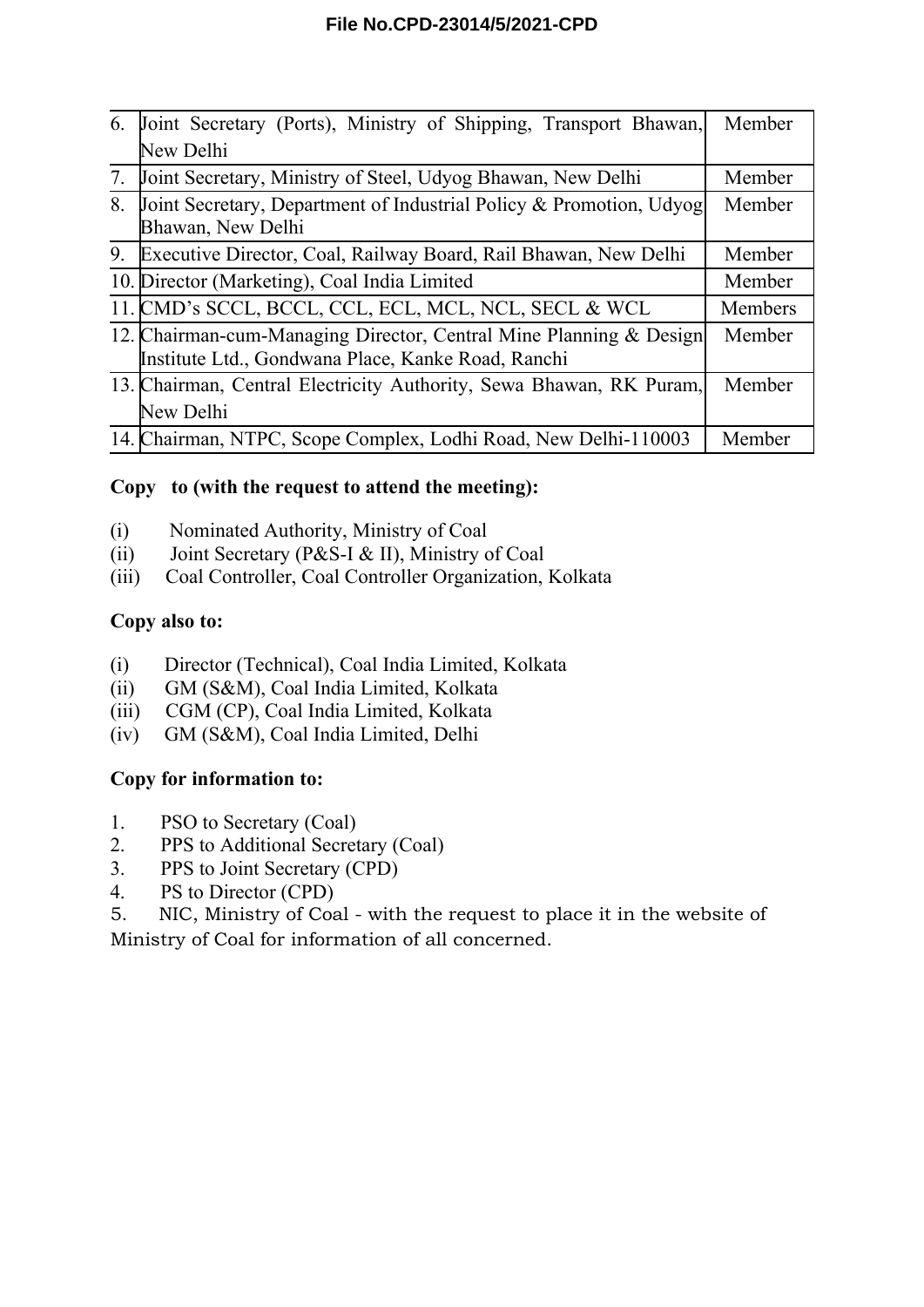#### Enclosure

Agenda for the meeting of the Standing Linkage Committee (Long Term) [No. 4/2021]

| <b>Sl. No.</b><br><b>Issue</b>                                                                                                                                               |  |
|------------------------------------------------------------------------------------------------------------------------------------------------------------------------------|--|
| Ministry of Power (MoP) vide O.M dated 08.10.2021 has requested to<br>Agenda Item                                                                                            |  |
| recommend coal linkage for one of the 660 MW unit of NTPC<br>No. $1$ -Long                                                                                                   |  |
| Khargone Super Thermal Power Station from the nearest source. MoP<br><b>Term</b><br>coal                                                                                     |  |
| has informed that NTPC's Khargone Super Thermal Power Station (2 x<br>for<br>linkage                                                                                         |  |
| 660 MW) has been sourcing coal from Pakri Barwadih coal mine.<br>of<br>one unit                                                                                              |  |
| However, in the present SCED regime, NTPC Khargone is unable to<br><b>NTPC</b>                                                                                               |  |
| compete in the merit order by sourcing coal from distantly located Pakri<br>Khargone (2 x                                                                                    |  |
| Barwadih coal mine and therefore, it is struggling to meet the<br>660<br>MW)                                                                                                 |  |
| generation scheduling requirements. Hence, country is unable to utilize<br>under                                                                                             |  |
| the benefits of the Ultra Super Critical Technological efficiency of the<br><b>SHAKTI</b>                                                                                    |  |
| station adequately. Further, after directions from Ministry of Coal /                                                                                                        |  |
| MoP to Coal India Limited (CIL), NTPC Khargone has been receiving                                                                                                            |  |
| coal from NCL / SECL under the policy of flexible utilization of                                                                                                             |  |
| domestic coal, however, the coal supplies from NCL / SECL are not                                                                                                            |  |
| commensurate to the requirement.                                                                                                                                             |  |
|                                                                                                                                                                              |  |
| MoP has also stated that as NTPC Khargone is closest to NCL / SECL                                                                                                           |  |
| mines in comparison to Pakri Barwadih coal mine, therefore, NTPC has                                                                                                         |  |
| requested for grant of long term coal linkage to Khargone station under                                                                                                      |  |
| SHAKTI Policy from the NCL / SECL mines.                                                                                                                                     |  |
|                                                                                                                                                                              |  |
| Pakri Barwadih coal block has been allocated to NTPC for exclusive                                                                                                           |  |
| use of coal in their power plants and the allocation letter dated                                                                                                            |  |
| 11.10.2004 of Pakri Barwadih coal mine states that coal linkages from                                                                                                        |  |
| CIL / SCCL would not be disturbed in any way with coal mined from                                                                                                            |  |
| Pakri Barwadih coal block and NTPC shall continue to honor its                                                                                                               |  |
| commitment towards long term linkage from these nationalized coal                                                                                                            |  |
| companies to their thermal power stations through Fuel Supply                                                                                                                |  |
| Agreements.                                                                                                                                                                  |  |
| Singareni Collieries Company Limited (SCCL) vide letter dated<br>Agenda Item<br>2                                                                                            |  |
| 04.05.2021 has requested to consider swapping of the entire linkage of<br>No.<br>Dr. NTTPS Thermal Power Plant of APGENCO on to SCCL                                         |  |
| <b>Swapping</b><br><sub>of</sub>                                                                                                                                             |  |
| considering the logistics convenience, lesser landed cost of coal and<br>linkage of Dr.<br>potential final benefit to the power consumers in terms of lesser<br><b>NTTPS</b> |  |
|                                                                                                                                                                              |  |
| rate/unit. SCCL had informed that Dr. NTTPS TPP is only 170 KMs<br>away from the operating mines of SCCL and besides hassle free                                             |  |
| transportation, the landed cost of coal from SCCL is lesser by around                                                                                                        |  |
| Rs. 600/Tonne as compared to coal sourced from elsewhere. SCCL also                                                                                                          |  |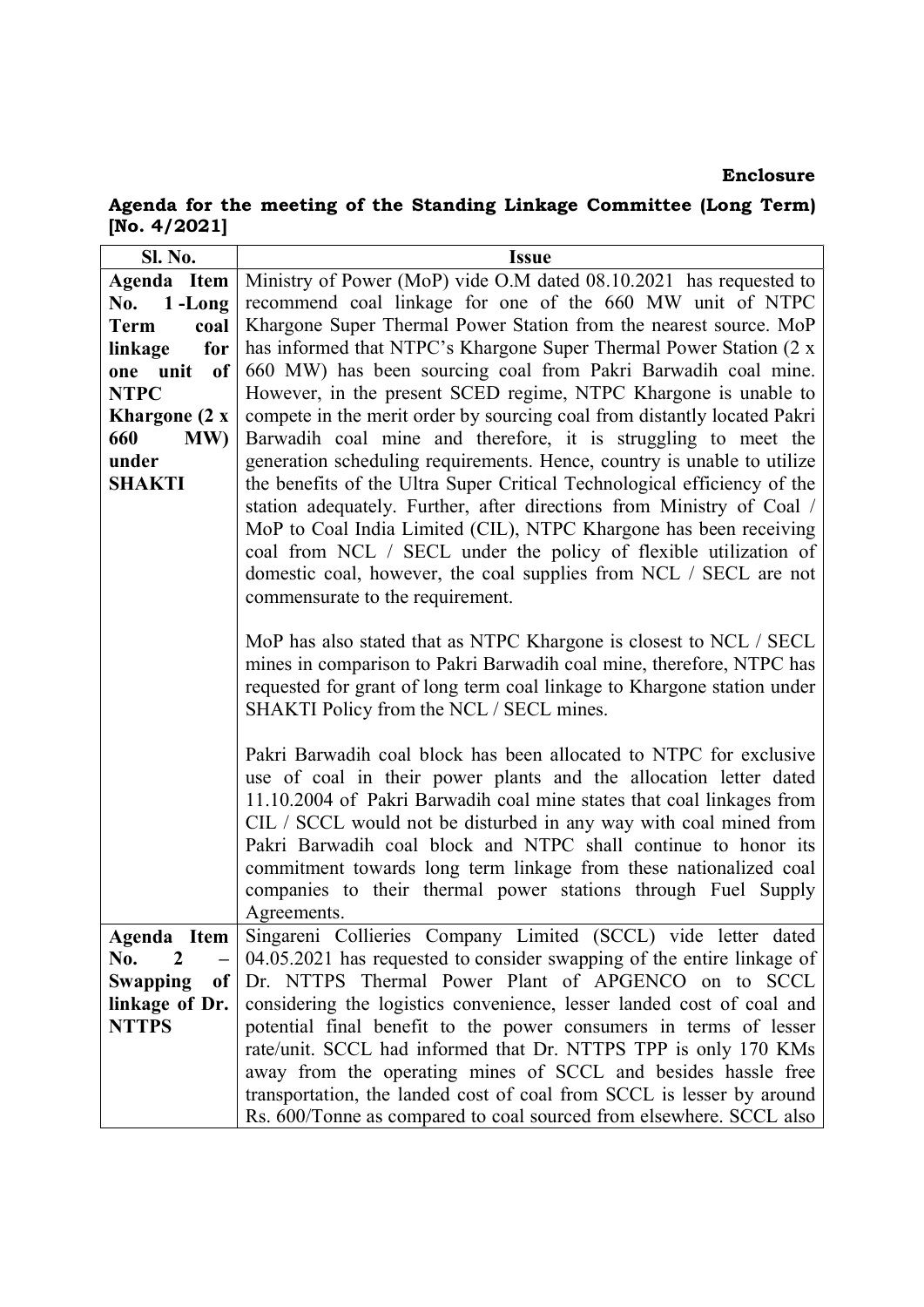|                                  | informed that it is supplying coal to Dr. NTTPS under MoU to bridge<br>the gap in supplies from the linked sources and meet the generation<br>requirement. Further, the average offtake in the past several years by<br>Dr. NTTPS from SCCL is around $4 - 5$ MTPA. Availability of surplus<br>coal to the tune of $8 - 9$ MT for supply to Dr. NTTPS under long term<br>linkage has been indicated by SCCL.<br>APGENCO has stated that it is having Fuel Supply Agreements with<br>Mahanadi Coalfields Limited (MCL) for coal quantities of 6 MTPA &<br>2.312 MTPA for supply of coal to Dr. NTTPS, however, no linkage is<br>available from SCCL. The coal supplied by MCL is from Talcher area<br>& Ib-valley, which are at a distance of around 930 km from Dr. NTTPS<br>and due to the high distance, APGENCO is incurring huge Railway<br>freight charges for transportation of coal from both areas of MCL,<br>which results in increased cost of Power Generation. Due to high cost of<br>Power Generation, the units of Dr. NTTPS are unable to fall in the<br>Merit Order Dispatch of APSLDC. APGENCO has also stated that the<br>rake movement from MCL is falling in multiple Railway Zones and it<br>becomes difficult for movement of total Fuel Supply Agreement<br>quantity by All Rail Route from MCL to Dr. NTTPS. In comparison,<br>the mines of SCCL are located at a distance ranging from 150 to 225<br>km from Dr. NTTPS and the rake movement falls within the same<br>Railway Zone and as a result, landed cost of coal sourced from SCCL is<br>less than MCL, for lower grades of coal (G13 & G15). In view of the<br>cost economics for low grade coal (G13 & G15) and also that certain<br>units of Dr. NTTPS were designed for utilization of lower grade of coal,<br>APGENCO has proposed to transfer 3.0 MTPA out of 6.0 MTPA<br>linkage quantity of Dr. NTTPS (under FSA dated 27.06.2009 read with<br>amendment dated 18.11.2013) from MCL to SCCL.<br>CIL has informed that presently the linkage of Dr. NTTPS, Vijaywada<br>of APGENCO is from MCL and that MCL is comfortable in supplying<br>coal to Dr. NTTPS, Vijaywada. In addition, CIL / MCL is not agreeable<br>for swapping of any linkage of Dr. NTTPS, Vijaywada as proposed by |
|----------------------------------|-------------------------------------------------------------------------------------------------------------------------------------------------------------------------------------------------------------------------------------------------------------------------------------------------------------------------------------------------------------------------------------------------------------------------------------------------------------------------------------------------------------------------------------------------------------------------------------------------------------------------------------------------------------------------------------------------------------------------------------------------------------------------------------------------------------------------------------------------------------------------------------------------------------------------------------------------------------------------------------------------------------------------------------------------------------------------------------------------------------------------------------------------------------------------------------------------------------------------------------------------------------------------------------------------------------------------------------------------------------------------------------------------------------------------------------------------------------------------------------------------------------------------------------------------------------------------------------------------------------------------------------------------------------------------------------------------------------------------------------------------------------------------------------------------------------------------------------------------------------------------------------------------------------------------------------------------------------------------------------------------------------------------------------------------------------------------------------------------------------------------------------------------------------------------------------------------------------------------------------------------------------------------------|
| Agenda<br><b>Item</b>            | SCCL.<br>Chairman, UPRVUNL vide letter dated 10.09.2021 requested time                                                                                                                                                                                                                                                                                                                                                                                                                                                                                                                                                                                                                                                                                                                                                                                                                                                                                                                                                                                                                                                                                                                                                                                                                                                                                                                                                                                                                                                                                                                                                                                                                                                                                                                                                                                                                                                                                                                                                                                                                                                                                                                                                                                                        |
| $No. 3 -$<br>Time                | extension of Bridge Linkage allocated for End Use Projects of Saharpur                                                                                                                                                                                                                                                                                                                                                                                                                                                                                                                                                                                                                                                                                                                                                                                                                                                                                                                                                                                                                                                                                                                                                                                                                                                                                                                                                                                                                                                                                                                                                                                                                                                                                                                                                                                                                                                                                                                                                                                                                                                                                                                                                                                                        |
| extension<br><sub>of</sub>       | Jamarpani coal block.                                                                                                                                                                                                                                                                                                                                                                                                                                                                                                                                                                                                                                                                                                                                                                                                                                                                                                                                                                                                                                                                                                                                                                                                                                                                                                                                                                                                                                                                                                                                                                                                                                                                                                                                                                                                                                                                                                                                                                                                                                                                                                                                                                                                                                                         |
| <b>Bridge</b>                    |                                                                                                                                                                                                                                                                                                                                                                                                                                                                                                                                                                                                                                                                                                                                                                                                                                                                                                                                                                                                                                                                                                                                                                                                                                                                                                                                                                                                                                                                                                                                                                                                                                                                                                                                                                                                                                                                                                                                                                                                                                                                                                                                                                                                                                                                               |
| Linkage<br>allocated<br>for      | It was informed that Bridge Linkage for End use plants i.e. Harduaganj<br>Extn (1 x 660 MW), Jawaharpur TPP (2 x 660 MW), Obra C TPP (2 x                                                                                                                                                                                                                                                                                                                                                                                                                                                                                                                                                                                                                                                                                                                                                                                                                                                                                                                                                                                                                                                                                                                                                                                                                                                                                                                                                                                                                                                                                                                                                                                                                                                                                                                                                                                                                                                                                                                                                                                                                                                                                                                                     |
| End<br><b>Use</b>                | 660 MW) and Panki Ext TPP (1 x 660 MW) of Saharpur Jamarpani coal                                                                                                                                                                                                                                                                                                                                                                                                                                                                                                                                                                                                                                                                                                                                                                                                                                                                                                                                                                                                                                                                                                                                                                                                                                                                                                                                                                                                                                                                                                                                                                                                                                                                                                                                                                                                                                                                                                                                                                                                                                                                                                                                                                                                             |
| <b>Projects</b><br><sub>of</sub> | block was extended in the SLC (LT) meeting held on 27.06.2018 and it                                                                                                                                                                                                                                                                                                                                                                                                                                                                                                                                                                                                                                                                                                                                                                                                                                                                                                                                                                                                                                                                                                                                                                                                                                                                                                                                                                                                                                                                                                                                                                                                                                                                                                                                                                                                                                                                                                                                                                                                                                                                                                                                                                                                          |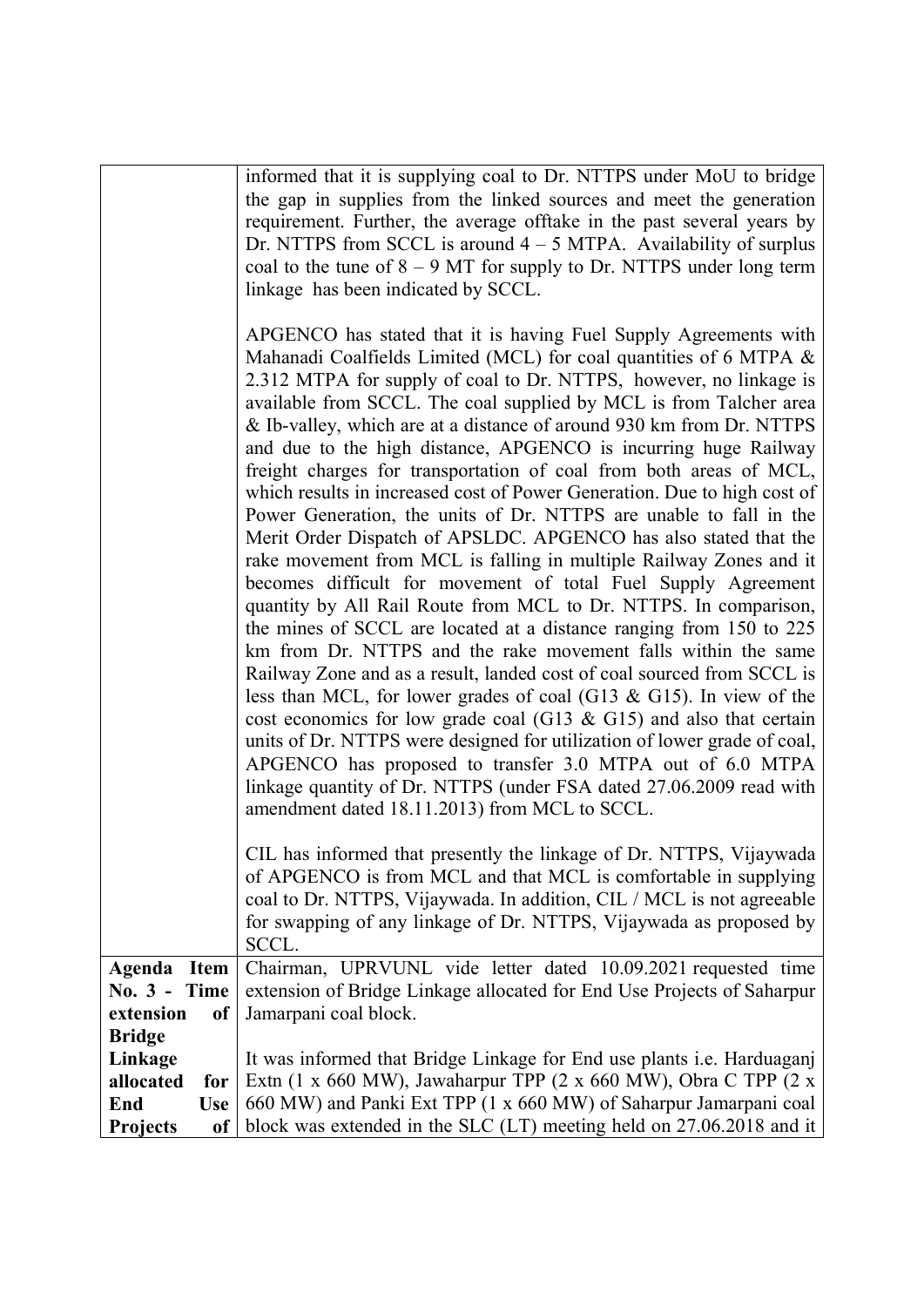| <b>Saharpur</b><br>Jamarpani<br>coal block. | was recommended that Bridge Linkage may be extended for a further 4<br>years from the date on which bridge Linkage expires (i.e. 13.08.2018 to<br>12.08.2022) and shall be tapered off in the subsequent years as per the<br>approved mining plan. The tapering shall be carried out by CCO based<br>on the approved mining plan.                                                                                                                                                                               |
|---------------------------------------------|-----------------------------------------------------------------------------------------------------------------------------------------------------------------------------------------------------------------------------------------------------------------------------------------------------------------------------------------------------------------------------------------------------------------------------------------------------------------------------------------------------------------|
|                                             | Now, it has been stated that there is no substantial progress at site due to<br>delay in preparation of Geological report (GR) by CMPDI. In absence<br>of GR, the coal block could not be operationalized within the stipulated<br>timeline. Some success has been achieved by NLC in nearby Pachwara<br>South coal block through MDO route. Hence Government of UP. has<br>taken a decision to develop this coal block through MDO route.<br>Production of coal from coal block is likely to commence in 2028. |
|                                             | It has been requested that Bridge Linkage of the above TPPs may be<br>extended for further 6 years i.e. up to August, 2028, so that coal supply<br>to these projects can be assured.                                                                                                                                                                                                                                                                                                                            |
|                                             | Comments of CBA-II & Nominated Authority (NA) are as under:                                                                                                                                                                                                                                                                                                                                                                                                                                                     |
|                                             | <b>CBA-II:</b> Development milestones of coal mines are being monitored by<br>O/o NA.                                                                                                                                                                                                                                                                                                                                                                                                                           |
|                                             | NA: As per the CMDPA, the scheduled date of preparation of the<br>Geological Report (GR) is 13.06.2017 and operationalization is<br>13.02.2021. Exploration/Preparation of GR is still pending till date. In<br>the absence of GR, year wise calendar coal production program is not<br>available.                                                                                                                                                                                                              |
|                                             | There was delay on the part of UPRVUNL for completion of<br>exploration, preparation of GR and submission of mining plan for which<br>performance Security (BG) amounting to Rs. 82.50 Crore was<br>appropriated as per the terms and conditions of the allotment agreement.<br>The amount of BG has been deposited in the Central Government<br>exchequer and UPRVUNL has filed Miscellaneous Case no. 1/2019<br>before Hon'ble CBA Act Tribunal at Godda and the matter has become<br>sub-judice.             |
|                                             | The show cause notices issued to UPRVUNL, along with replies<br>received from UPRVUNL were placed before 9th and 11th Scrutiny<br>Committee for consideration and making recommendation. 11th<br>Scrutiny Committee opined that allocattee has not made serious efforts<br>for even starting the exploration work though adequate support was                                                                                                                                                                   |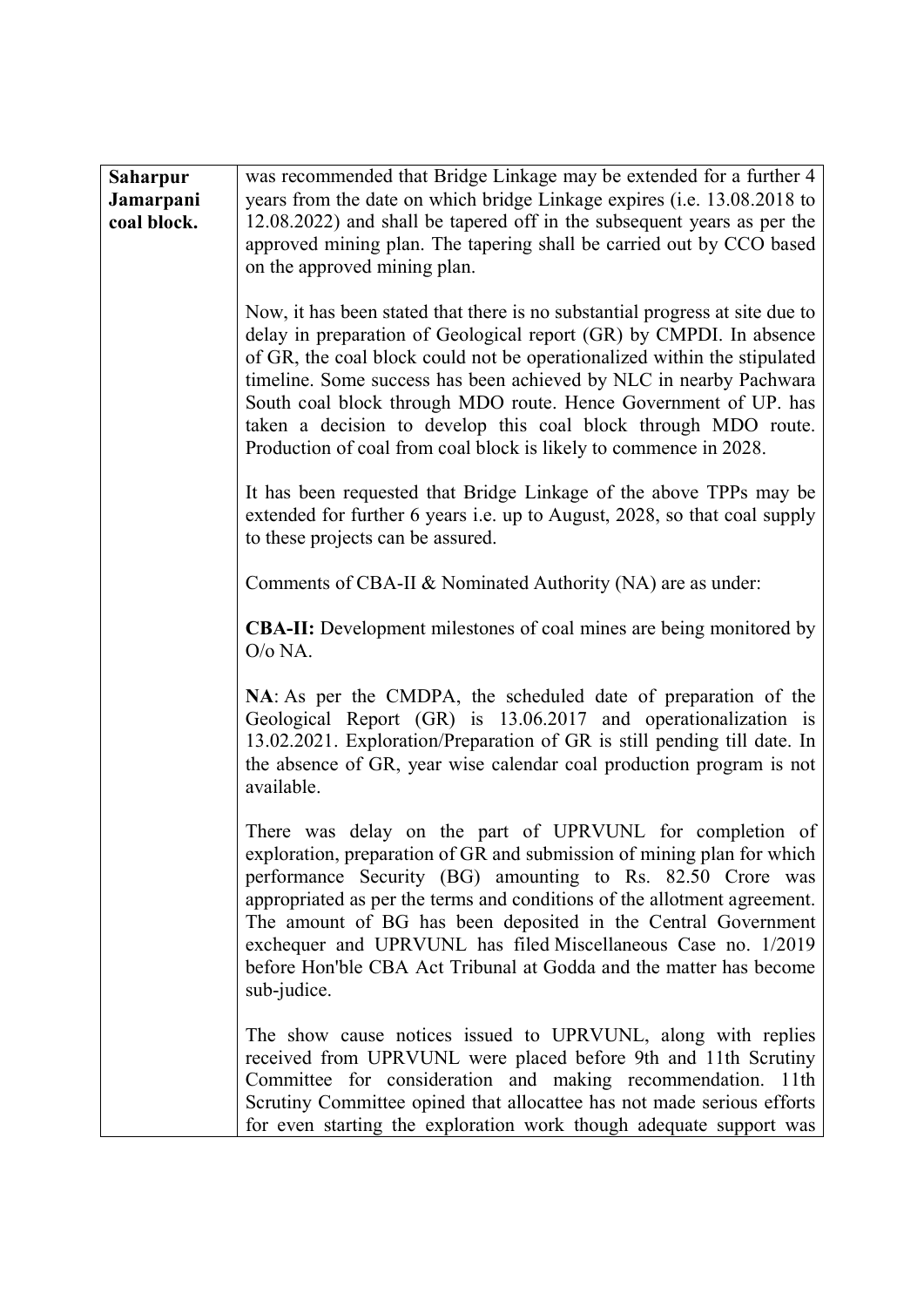|                                | offered by State Government during the series of meetings and                                               |  |  |
|--------------------------------|-------------------------------------------------------------------------------------------------------------|--|--|
|                                | attributed the delay in exploration and consequent delay in further                                         |  |  |
|                                | clearances to allocattee.                                                                                   |  |  |
|                                |                                                                                                             |  |  |
|                                | Allottee is in the process of appointing MDO for the purpose of                                             |  |  |
|                                | completion of exploration/preparation of GR and other clearances.                                           |  |  |
| Agenda Item                    | Damodar Valley Corporation (DVC) vide letter dated 31.08.2021                                               |  |  |
| No.<br>$\overline{\mathbf{4}}$ | requested for extension of the validity towards Bridge Linkage of end                                       |  |  |
| <b>Extension</b><br>of         |                                                                                                             |  |  |
| validity<br>the                | use plants of DVC, Mejia TPS $# 7 \& 8 (2 \times 500 \text{ MW})$ and Chandrapura<br>TPS U #8 (1 x 250 MW). |  |  |
| towards                        |                                                                                                             |  |  |
|                                |                                                                                                             |  |  |
| <b>Bridge</b>                  | Standing Linkage Committee (SLC) in its meeting held on 18.11.2019                                          |  |  |
| Linkage<br>of                  | had recommended for the first extension of Bridge Linkage for MTPS U                                        |  |  |
| end use plants                 | # 7 & 8 and CTPS U # 8 of DVC for another one year i.e. up to                                               |  |  |
| of<br>DVC,                     | 06.10.2021. Subsequently, MoU were signed with BCCL, CCL & ECL                                              |  |  |
| Mejia TPS #7                   | which were vaild till October, 2021. The schedule for starting of mining                                    |  |  |
| & 8 (2 x 500                   | operation in Tubed Coal Mine was June, 2020 and achieving peak rated                                        |  |  |
| MW)<br>and                     | capacity (PRC) was in 2024-25. Operationalization of Tubed coal block                                       |  |  |
| Chandrapura                    | could not take off for want for Forest Clearance (FC) Stage-II.                                             |  |  |
| TPS U $# 8$ (1)                |                                                                                                             |  |  |
| x 250 MW).                     | It has been requested to extend the validity of the Bridge Linkage                                          |  |  |
|                                | allocated to End Use Plants for a further period of 2 years or till PRC is                                  |  |  |
|                                | achieved for continuous operation of the MTPS U # 7 $\&$ 8 and CTPS U                                       |  |  |
|                                | $# 8$ on a sustainable basis.                                                                               |  |  |
|                                |                                                                                                             |  |  |
|                                | Comments of NA & CBA-II are as under:                                                                       |  |  |
|                                |                                                                                                             |  |  |
|                                | <b>NA Section:</b>                                                                                          |  |  |
|                                |                                                                                                             |  |  |
|                                | Tubed coal mine was allotted to DVC vide allotment order<br>(i)                                             |  |  |
|                                | dated 07.10.2016 and its CMDPA was executed on                                                              |  |  |
|                                | 08.09.2016. The scheduled date of mine opening permission                                                   |  |  |
|                                | as per efficiency parameter of CMDPA is June 07, 2020.                                                      |  |  |
|                                | Show cause notices (SCNs) were served to DVC vide letters<br>(ii)                                           |  |  |
|                                | dated 22.03.2017, 19.03.2018 & 13.09.2018 for non-                                                          |  |  |
|                                | compliance of mining lease application, FC application and                                                  |  |  |
|                                | EC as mentioned in CMDPA of Tubed coal mine. The                                                            |  |  |
|                                | allottee submitted the reply of all SCNs and same was put up                                                |  |  |
|                                | before 13th Scrutiny Committee.                                                                             |  |  |
|                                | Scrutiny committee has recommended Office of NA to obtain<br>(iii)                                          |  |  |
|                                | comments of State Government within one month. The                                                          |  |  |
|                                | Committee would take the final decision in respect of                                                       |  |  |
|                                | after<br>imposition of penalty<br>taking<br>waiving<br>into<br>or                                           |  |  |
|                                |                                                                                                             |  |  |